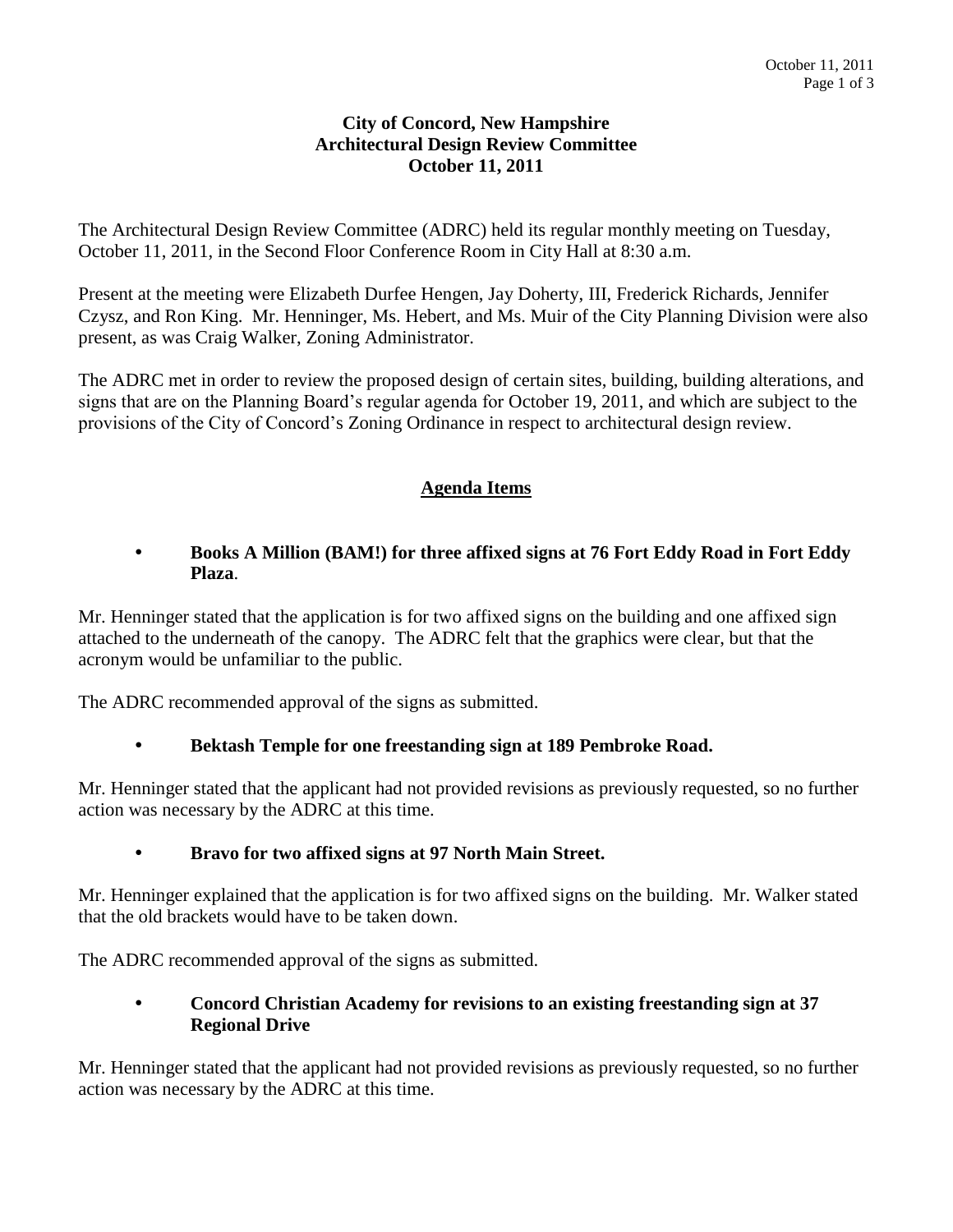### **Concord Housing Authority for one freestanding sign at 23 Green Street.**

Mr. Henninger reported that the application was for one freestanding sign.

Mr. Craig Dunning from the Concord Housing Authority was present. He stated that the sign incorporates the new logo for the Concord Housing Authority.

The ADRC felt that the background color of the sign did not compliment the building or the streetscape. It was also suggested that there was too much background color which was distracting. The ADRC recommended that the background color could be changed, or the size of the logo could be increased, or the size of the sign could be reduced.

Additionally, the ADRC recommended that the address number could be made more prominent.

The ADRC recommended approval of the sign with the above recommendations. The applicant will provide revised renderings for the Planning Board's approval on October  $19<sup>th</sup>$ .

#### **Just Be (JB) for one hanging sign at 62 North Main Street.**

Mr. Henninger reported that the application was for one hanging sign. Mr. Walker stated that this is a local t-shirt and hat business, similar to a "Life is Good" shop.

The ADRC recommended approval of the sign as submitted.

## **Men's Warehouse for two affixed signs at 62 D'Amante Drive.**

Mr. Henninger stated that the applicant is requesting two affixed signs.

Mr. Tim Sullivan from Barlo Signs was present. He stated that one of the signs is the corporate logo. The second sign will be black letters on the face that at night will appear white when lit.

The ADRC recommended approval of both signs as submitted.

#### **Building plans and signage for renovations at Applebee's at 260 Loudon Road. (2011-0036)**

Mr. Henninger reported that the applicant requested postponement of this application until the November 8<sup>th</sup> ADRC meeting.

#### **Architectural Design Review Information Brochure.**

Mr. Henninger explained that with the Planning Division has not had time to focus on making the changes that were suggested by the ADRC previously.